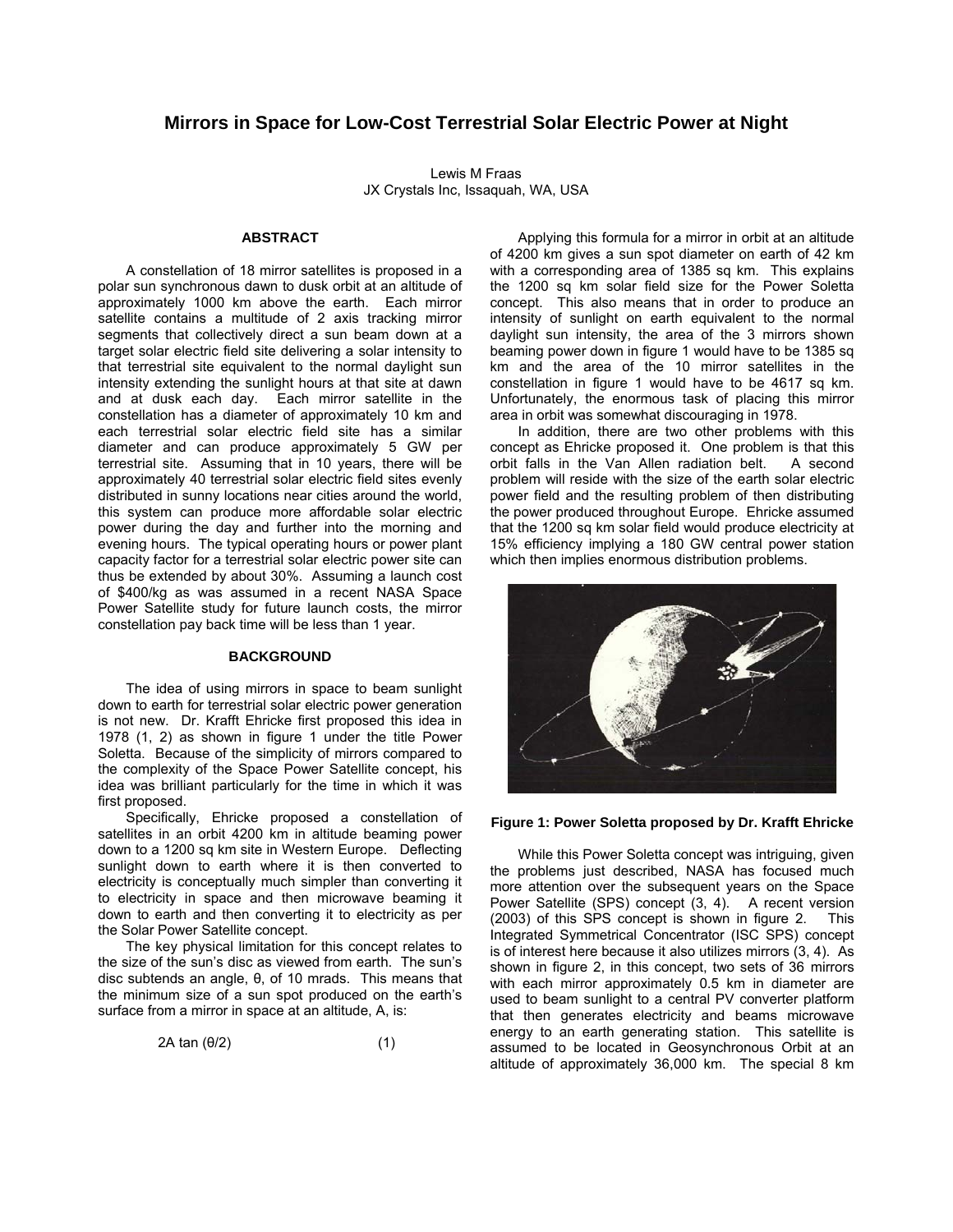diameter earth receiver / generator station is assumed to generate 1.2 GW of electricity.

There are also problems with this ISC SPS concept. One problem is its complexity. More than just mirrors are now required and it now no longer uses a potentially existing terrestrial solar electric power station.



# **Figure 2: Integrated Symmetrical Concentrator Solar Power Satellite NASA. Dimensions: 5 km x 15 km.**

Within the context of mirrors in space, one promising feature associated with the ISC SPS design is the assumed use of 0.5 km diameter mirrors (figure 2). There are also other recent developments related to mirrors in space. A Japanese Ikaros Solar Sail satellite (figure 3) is now en route to Venus (5) and L'Garde (6) is now developing lightweight inflatable reflectors (figure 4).



# **Figure 3: Ikaros Solar Sail - Launched on 21 May 2010, Ikaros is a solar sail currently en route to Venus (5).**

Another promising recent development is the large and growing use of solar cells in terrestrial fields to generate electricity. As of 2011, the total world wide solar electricity generation reached 65 GW and this is growing at a rate of 30% per year. At this rate, in 10 years, there should be 65 x  $(1.3)^{10}$  = 900 GW of PV in fields world wide. Furthermore, 5 GW terrestrial electric power stations are now already being built (7).



**Figure 4: Inflatable Reflector Development at L'Gaarde** 

One problem for solar generated electricity is that the solar energy available to a 1-axis tracking solar power station on earth on average is only about 7 kW hours per  $m^2$  per day. With mirrors in space, sunlight can be potentially provided during night time hours. However, a challenge is to invent a method whereby mirrors are provided in space for night time solar electric power simply and affordably. Ehriche chose the mirror orbit at 4200 km because he wanted to provide solar electric power all night. Is there another better orbit choice where the mirrors can be utilized for 24 hours per day? For reference, figure 5 shows the concept of a sun synchronous orbit.



**Figure 5: Diagram showing the orientation of a Sunsynchronous orbit (green) in four points of the year. A non-sun-synchronous orbit (magenta) is also shown for reference.**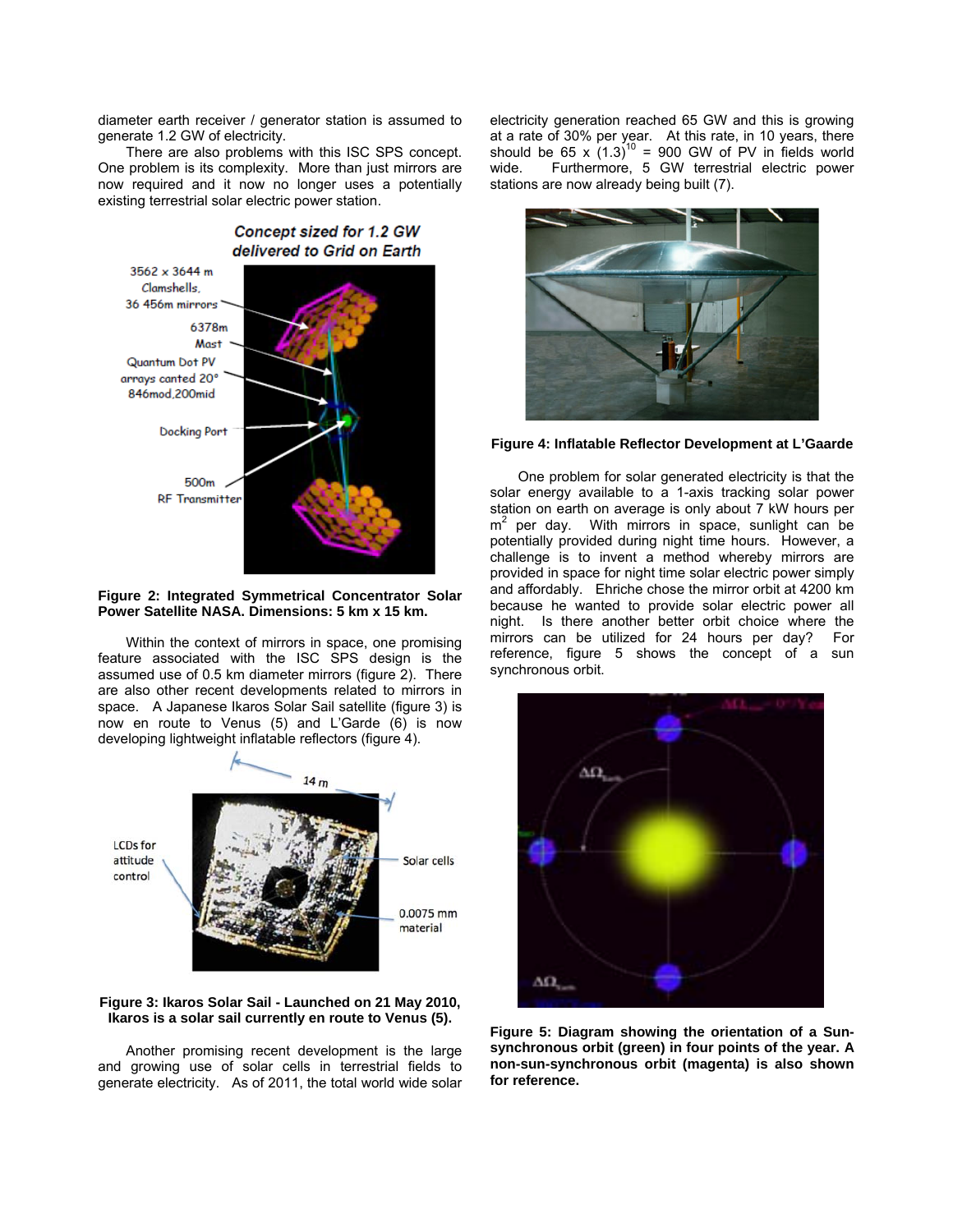# **CONCEPT: MIRRORS IN DAWN TO DUSK LEO SUN SYNCHRONOUS ORBIT**

Now imagine 18 mirror satellites in a sun synchronous orbit at an altitude of approximately 1000 km as shown in figure 6. There are several immediate benefits that result from this MiraSolar satellite constellation configuration.

First, applying equation 1, the illuminated sunlight spot size on the earth is now only 10 km in diameter instead of the 42 km spot size associated with the Power Soletta configuration. Furthermore, the size of each mirror satellite now required to produce a solar intensity equivalent to daylight sunlight is now only 10 km as well. This 10 km mirror satellite size is comparable in size to the 5 km x 15 km ISC NASA SPS satellite size. As we will show in a later section, the size of this earth based electric power station is now approximately 5 GW instead of the Power Soletta sized 180 GW station.



# **Figure 6: A 18 mirror satellite constellation 1000 km high is in a dawn/dusk sun synchronous orbit around earth. North is up. The mirror satellites are evenly spaced in latitude at the equator by 20 degrees.**

In this paper, we shall assume this 18 satellite constellation will be available to an array of ground solar electric stations distributed around the world. As already noted, 10 years from now, there will be 900 GW of solar in the world. All of this will not be in central power fields but if we assume that 1/3 of the 900 GW is or could be, then there will be  $300/5 = 60$  available solar ground stations. These stations will be located in sunny parts of the world near population centers. Table 1 presents a partial list of potential sites. Here, we shall assume that over the course of 24 hours as the world turns, 40 of the potential 60 future sites depending on the weather for that day will be selected to receive additional sun beam energy in the early morning and early evening hours. Our goal is then to calculate the additional energy this collection of sites can produce and to compare that revenue stream with the potential mirror constellation cost in order to calculate a pay back time for this mirror constellation.

### **Table I: Tentative Solar Electric Power Ground Sites**

| 1.) LA, San Diego, S. Ca.   | 20.) Rome           |
|-----------------------------|---------------------|
| 2.) Hawaii                  | 21.) Berlin         |
| 3,) Albuquerque             | 22.) Istanbul       |
| 4.) Phoenix                 | 23.) Moscow         |
| 5.) Las Vegas               | 24.) South Africa   |
| 6.) El Paso                 | 25.) Saudi Arabia   |
| 7.) Alaska                  | 26.) Bombay         |
| 8.)Calgary                  | 27.) Calcutta       |
| 9.) Denver                  | 28.) Bangkok        |
| 10.) Kansas City, St. Louse | 29.) Manila         |
| 11.) Miami                  | 30.) Taiwan         |
| 12.) Boston, N.Y., N.J.     | 31.) Sydney         |
| 13.) Mexico City            | 32.) Tokyo          |
| 14.) Panama                 | 33.) Beijing        |
| 15.) Rio de Janeiro         | 34.) Tibet Plateau  |
| 16.) Brasilia               | 35.) Inner Mongolia |
| 17.) Lima Peru              | 36.) Cairo          |
| 18.) Buenos Aires           | 37.) Delhi          |
| 19.) Madrid                 | 38.) Perth.         |

#### **SLANT RANGE AND 1-SUN EQUIVALENT HOURS**

In addition to the sun's disc size which determines the satellite and earth station sizes as per equation (1), there is another important equation that relates the solar intensity at the ground site to the slant range to the satellite in view at the earth station. The sun beam intensity will decrease with the slant angle, θ, and slant range, R, as per equation (2).

$$
I = I_0 \cos(\theta) / R^2 \tag{2}
$$

Referring to figure 7,  $θ = 0$  and R = A when a mirror satellite is vertically over head.

This slant range equation is important for calculating the effective one-sun beam energy available per day to each ground site. One-sun beam energy will be calculated in  $kWh / m^2$ .

**Figure 7: N is up here. The circle represents the**  earth's surface at a 35° **latitude. As the world turns, the target ground station moves up and the slant angle and slant**  range increase. 15<sup>°</sup> **represents 1 hour. When**  the slant angle is 45<sup>°</sup>, the earth has turned 13<sup>°</sup> or **60x13/15 = 52 minutes.** 



In order to estimate the available sun beam energy per day, we first look at the north-south (NS) dimension and then the EW dimension.

Figure 6 allows an examination of the sun beam energy in the NS time dimension. Figure 6 is a view looking in the direction of the sun with the earth's NS axis up and with the satellite sizes and altitude in real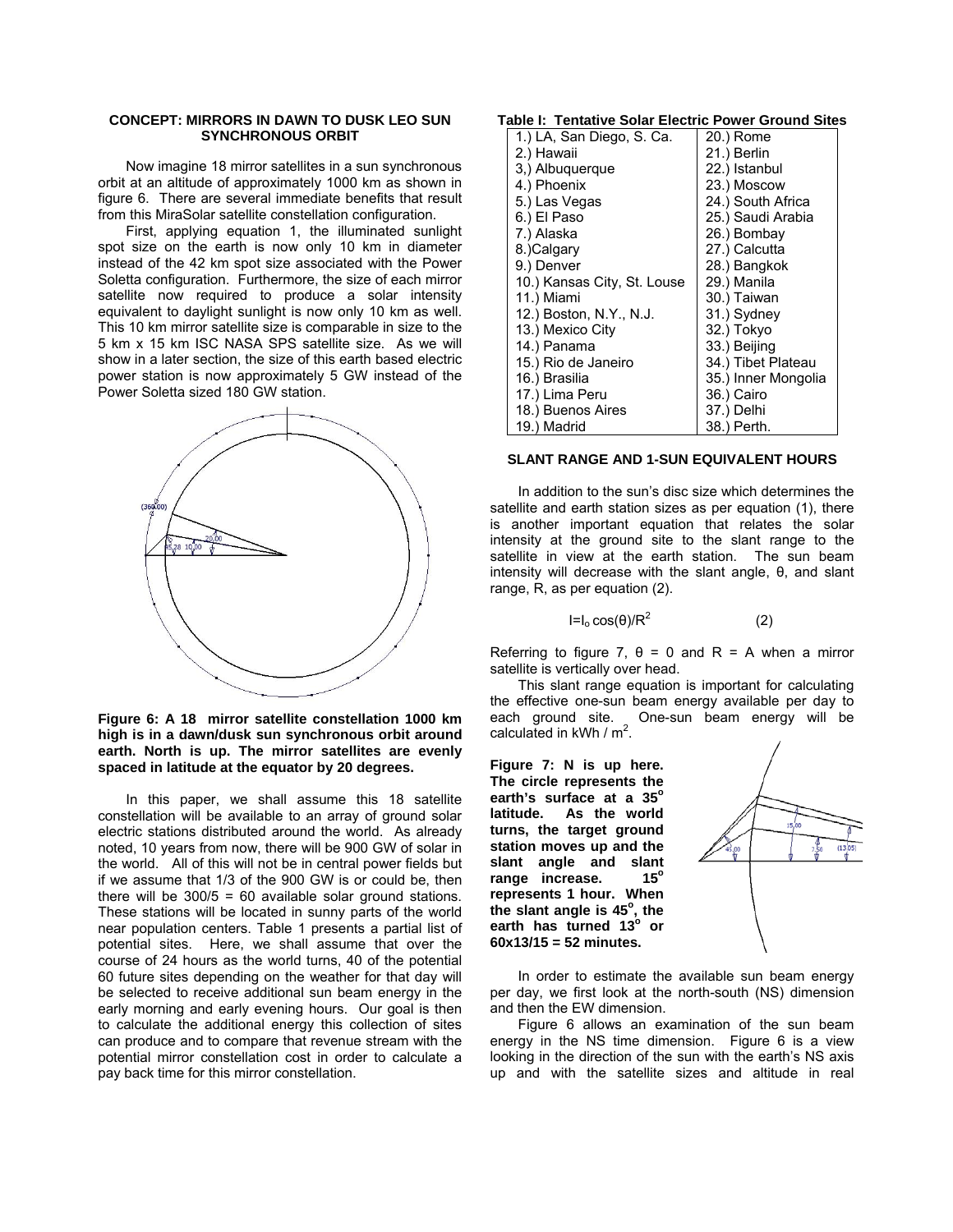proportion relative to the earth's size. All 18 satellites are continuously circling the earth with a period of 105 minutes. So, at a given earth ground site, the time interval for one satellite overhead to be replaced by the next will be 5.8 minutes. When a satellite is directly overhead, by design, the power at the ground site will be 1-sun or 1  $kW/m^2$ . However when a satellite is not overhead as for example with a view angle of  $45^\circ$ , applying equation 2, the cosine loss will be 0.7 and the range loss will be down by a factor of 2. However, because there will be 2 satellites available for beaming power, this factor of 2 loss can be avoided. So, the power available at the ground site will continuously oscillate on a 5.8 minute period between 1 and 0.7 kW/ $m^2$ .

Next turning to the power variation at a ground site as the earth slowly turns. Figure 7 gives a representative case. Three different latitude slant ranges are shown in this figure. When a satellite is directly overhead, the power is again 1 kW/m<sup>2</sup>. However, when the earth has turned 30 minutes ( $7.5^{\circ}$ ), the slant range has increased to 1,230 km which means that the power at the site falls to  $0.67$  kW/m<sup>2</sup>. Here, we shall assume that the solar ground stations, be they silicon PV or trough CSP, are using 1 axis EW tracking so that there is no cosine loss in the EW direction. One can continue this process of estimating power vs time out to 1 hour or  $15^\circ$ . The average is approximately 0.7 kW/m<sup>2</sup> over the 1 hour period so that the sun beam energy is then 1 hour x 0.7  $kW/m^2$ . Given that satellites are in view at a given ground site both before and after the peak times and both in the early morning and the early evening, the daily available sun beam energy is about 2.8 hours x 0.7  $\text{kW/m}^2$  per solar ground station.

#### **ECONOMICS**

The primary reason why this MiraSolar concept is interesting is its very attractive economics. In table II, first the revenues are calculated and then the costs are calculated.

Referring to the calculation of revenues first, there are two key assumptions. First note that while the assumed overhead ground power density is 1 kW/m<sup>2</sup> or 1 GW/km<sup>2</sup>, the average power density is assumed to be 0.7  $kW/m^2$  or 0.7 GW/ $km^2$  (Item 4 in revenue assumptions in table II). The power produced per ground station of 5.5 GW follows from this assumption.

The second key assumption is that the daily energy available at each ground station is 2 hrs x 0.7 kW/m2 (Item 6 in revenue assumptions in table II). This is less than the 2.8 hours x 0.7 kW/m2 per solar ground station just calculated for the figure 7 example in order to be conservative and because there will be variation from site to site with latitude and weather conditions.

From these two key assumptions and assuming \$0.1 per kWh, the annual revenues work out to be \$16 billion.

Next referring to the satellite mass calculation, fortunately, there are three consistent sources of information here from the original Soletta study and the Ikaros satellite and L'Garde studies.

# **Table II: Revenue and Costs Projections for MiraSolar Satellite Constellations**

### **Revenue - Assumptions**

- 1.) 18 satellites in dawn/dusk orbit 1000 km above earth.
- 2.) The sun's disc diameter viewed from earth is 10 mrad. This implies solar spot size on earth from a mirror up 1000 km equal 1000xtan(10 mrad) = 10 km.
- 3.) Assume each mirror satellites has diameter of 10 km.
- 4.) Solar intensity = 1.37 kW/sq m = 1.37 GW per sq km. If mirrors are at 45 degrees deflecting sunlight 90 degrees toward earth, the beam intensity directed at earth will be 0.95 GW/sq km. The area of each satellite is  $\pi$  x 25 sq km = 78.5 sq km. The energy in the sunlight beamed down toward earth = 75 GW. Assuming slant range losses, the average intensity on earth will be 0.7 GW/sq km.
- 5.) Assuming that an already installed PV array on earth uses 20% efficient modules and has a ground coverage ratio of 50% and occupies an area with a diameter of 10 km equal to the sun beam size, then that ground station will produce 0.7 GW/sq km x 0.1 x 78.5 sq km = 5.5 GW.
- 6.) Now assume that in the year 2022 there are 40 ground stations distributed around the world that the 18 satellite constellation will serve and that the constellation gives 1 hr x 0.7 kW/m2 of sunlight to each station in the morning and 1 hr x 0.7 kW/m2 to each station in the afternoon for a total of 2 hrs x 0.7 kW/m2 of sunlight per day per station.
- 7.) Combined, the 40 earth stations will produce 5.5 x 40 = 220 GW. The total energy produced from the sun beamed satellite constellation = 220 GW x 2 x 365 hrs per year = 160,000 GWh /yr = 1.6 x 10^11 kWh/yr.
- 8.) Assume that the price for electricity is \$0.1 / kWh, annual revenue \$1.6x10^10 / yr = **\$16 billion per yr**.

### **Mirror Satellite Mass – Inputs**

- 1.) The mirror weight on the Ikaros solar sail (7.5 micron thick plastic) is 6g / sq  $m = 6$  metric tons (MT) per sq km (5).
- 2.) The Echo I satellite used 12.5 micron mylar with 0.2 micron Al as a mirror weighing 10 MT per sq km (2).
- 3.) Mass of mirror element**,** L'Garde estimate (6): 2 membrane dish of diameter 16.5 meters, mass of 15  $kg = 70$  MT / sq km. This would be 35 MT for single membrane.
- 4.) Assume goal 20 MT per sq km for each MiraSolar satellite. Then each weighs about 1600 MT or 6x10^6 kg.

### **Mirror Satellite Cost**

- 1.) It all depends on launch cost for LEO orbit (Not GEO).
- 2.) The ISC SPS study (4) assumed \$400 per kg.
- 3.) SpaceX Falcon Heavy  $(8) = $1,100$  per kg.
- 4.) Air Force Lab revolutionary approach (9) = \$250 / kg
- 5.) MiraSolar sat (4) cost \$0.6 B; constellation **(4) \$11 B.**
- 6.) MiraSolar sat (8) cost \$1.8B; constellation **(8) \$32 B.**
- 7.) MiraSolar sat (9) cost \$0.4 B, constellation **(9) \$7 B.**

# **Payback time range: (4) 0.7 year; (8) 2 years, (9) 0.5 years.**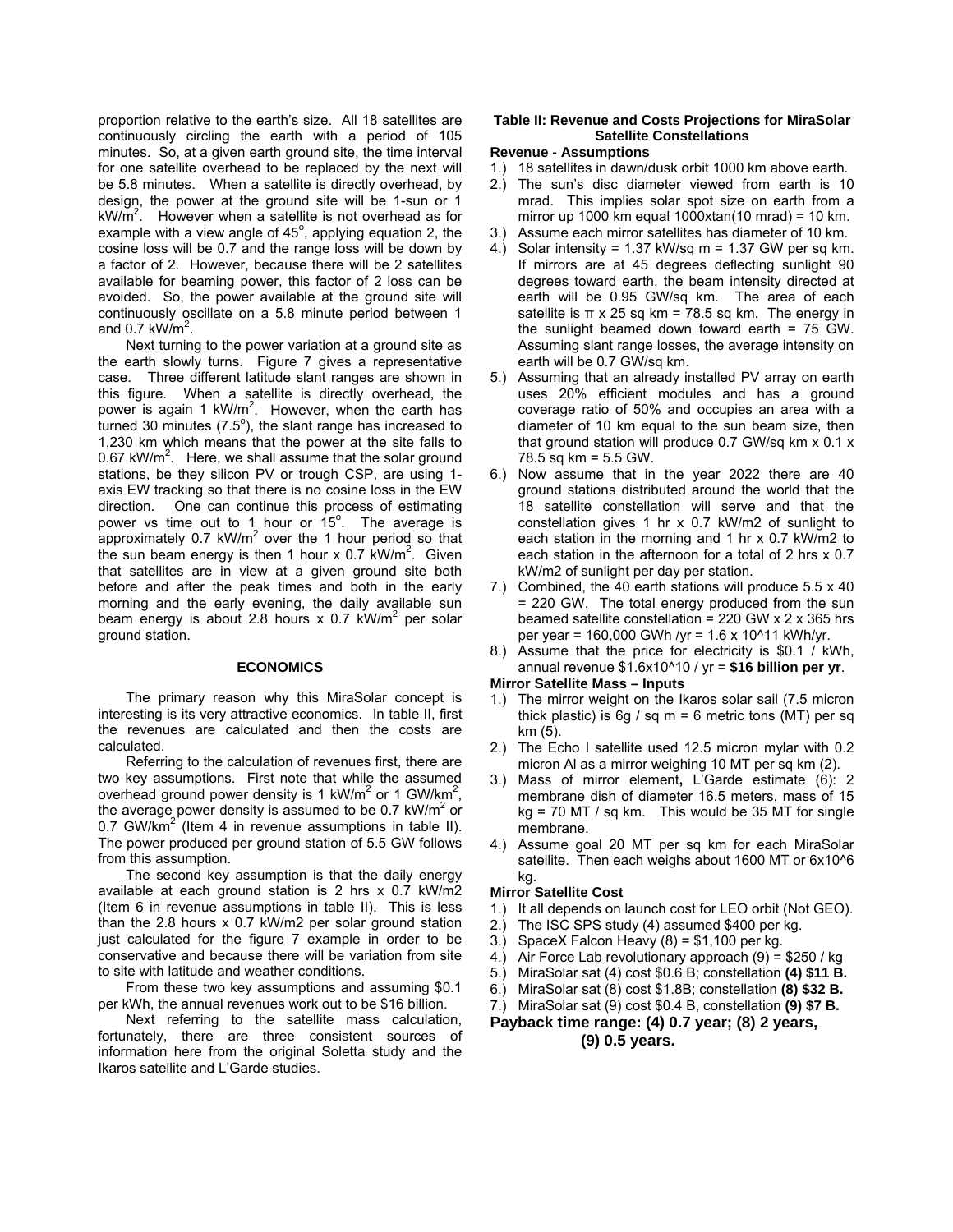The major uncertainty lies with launch cost. There are 3 different LEO launch cost references. There is the near term Falcon Heavy (8) or an estimate used in the NASA SPS study (4) assuming more frequent launches or a revolutionary system proposed in an Air Force Research Lab study (9). Given that launch costs should be less with reusable launch vehicles and frequent standard launch procedures, the NASA estimate of \$400 per kg will be used here. With this assumption, the payback time is 0.7 years.

### **MIRA SOLAR SATELLITE DESCRIPTION**

Given that the economics looks very promising, we now turn to a preliminary description of a MiraSolar satellite.

Figure 8 shows a view of the earth and two MiraSolar satellites looking along the NS axis with the satellites simplified and their sizes exaggerated for illustrative purposes and figure 9 shows a blow up of figure 8.

**directed to maintain solar illumination on a given location for approximately 105/18 = 6 minutes after which the next satellite in the constellation can then continue to illuminate that assigned location. This drawing is illustrative and not to scale.** 

A 10 km diameter satellite is still very big. The mirror satellites may consist of a large 3-axis inertial stabilized frame with multiple mirrors that can rotate individually. As shown in figure 8, the frame is aligned along the N-S polar axis and fixed at a 45 degree angle relative to the suns illumination. In figures 8 and 9, only two mirror elements are shown for simplicity although in actuality, there will be many more mirror elements per satellite. The mirror elements can rotate in both the NS and EW axes and can always direct solar illumination approximately perpendicular to the earth's surface and in fact approximately edge on to the orbit direction.

Figure 10 shows an alternate gravity stabilized mirror satellite configuration.



**Figure 8: A view of the earth and two MiraSolar satellites looking down the NS axis with the satellites simplified and their sizes exaggerated for illustrative purposes. The NS axis is perpendicular to the page.** 



**Figure 9: The mirror satellites may consist of a large 3-axis inertial stabilized frame with multiple mirrors that can rotate individually. The frame is aligned along the N-S polar axis and fixed at a 45 degree angle relative to the suns illumination. As shown here, in the evening on the left, the mirrors are aligned with the frame. The mirrors can rotate in both the NS and EW axes and can always direct solar illumination approximately perpendicular to the earth's surface. In the morning on the right, the mirrors are approximately perpendicular to the frame as shown. The mirrors on each satellite are allowed to turn as** 



**Figure 10: The mirror satellites can be gravity stabilized as illustrated. Here, the mirror satellites are very simplified and exaggerated in size simply to illustrate a concept.** 

One of the unfortunate features of the 1000 km orbit altitude is the period of rotation for each satellite around the earth. The orbit period is 105 minutes. This problem is resolved because the mirrors on each satellite are allowed to turn as directed to maintain solar illumination on a given location for approximately 105/18 = 6 minutes after which the next satellite in the constellation can then continue to illuminate that assigned location.

This constellation is potentially viable now because of the rapid growth in solar installations around the world. However, it is assumed here that a political decision will be required to implement this MiraSolar constellation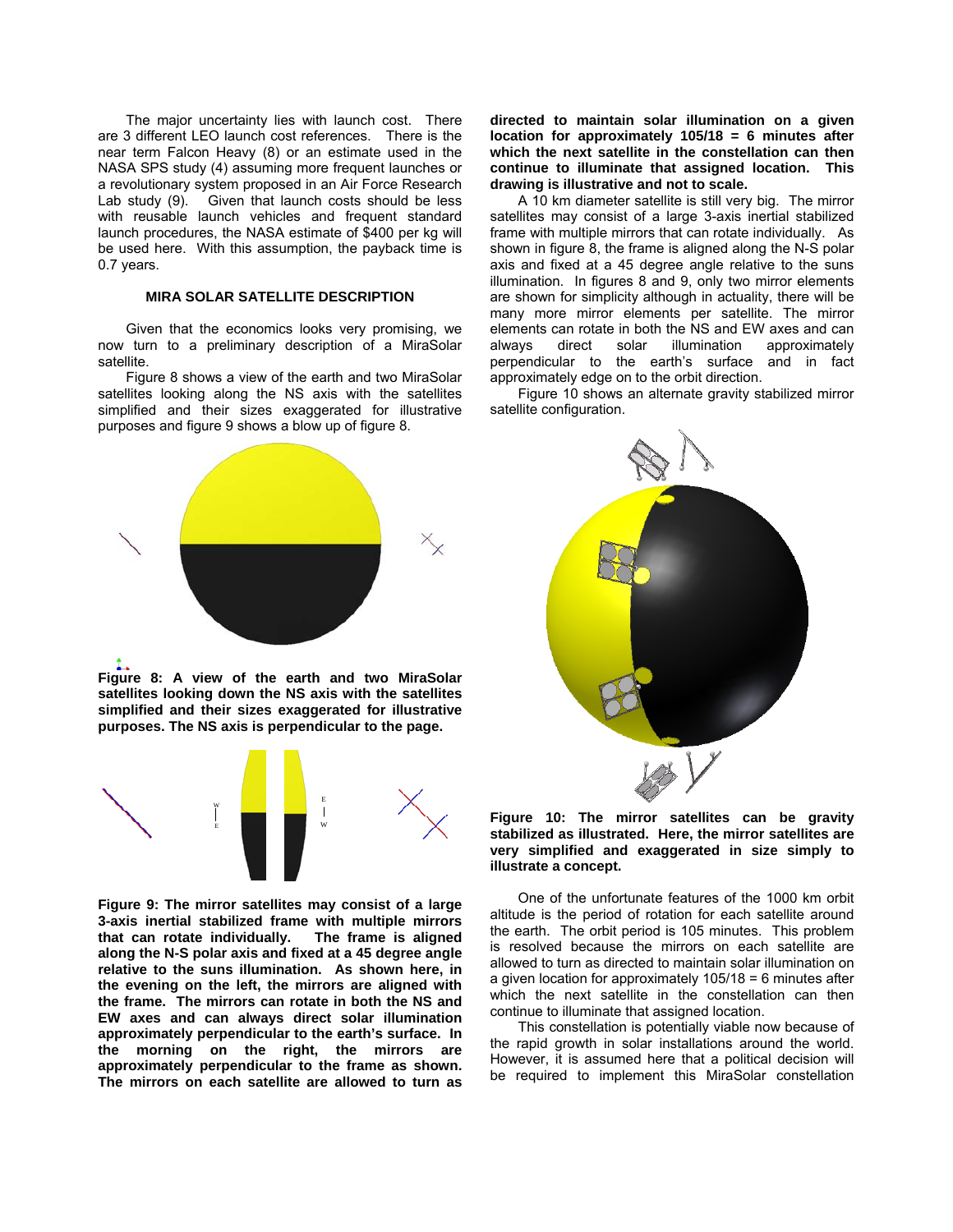concept and its actual implementation will then take approximately 10 years. By that time, we assume that there will be approximately forty 5 GW ground solar electric generating locations distributed around the world with approximately 7 available in each continent. If in fact there are 40  $\times$  5.5 GW = 220 GW of solar ground stations available 10 years from now, that will still be only 220/900 = 24% of the projected solar electric power production in 2022.

How might a large mirror satellite be built? As noted in figure 11 in a preferred embodiment, there will be a large number of mirror elements held relative to each other in a large frame. In an example case where the satellite is in an orbit at 1000 km, the mirror satellite will be approximately 10 km in diameter. These dimensions are approximate. For example the altitude of the orbit may be chosen in the range from approximately 500 to 2000 km with the satellite size then varying as per equation (1). The size of the mirror elements can also be varied. One possible mirror element might be similar in size to the mirror elements assumed for the ISC SPS at 0.5 km in diameter. Smaller mirror elements may be more appropriate.



**Figure 11: A 10 km diameter satellite mirror array is shown with 1 km diameter mirror elements to simplify the drawing.** 

In a preferred embodiment, each mirror element will be independently rotatable in 2 axes. Figure 12 shows one potential mirror element configuration. In figure 12, N is up. In this example, there are EW motors attached to the main frame at the S end of each mirror element. Each of these EW motors attaches to a mirror yoke that secures each mirror element at the E and W edges of each mirror element. There is also a NS motor attached to the yoke and the mirror frame as shown for each mirror element. Near each of these motors, there are relatively small solar cell arrays that supply power to these motors so that the mirror can be rotated around both the EW and NS axes as directed by a beam direction controller also shown.

The fabrication of the mirror elements must also be considered. They will need to be very light weight. Fortunately, this problem has been addressed first in the original Ehricke NASA study and most recently in the Ikaros and L'Garde projects. Figure 13 suggests one possible way a mirror element might be fabricated and deployed.



**Figure 12: Each mirror satellite will contain a very large number of mirror elements each of which can be individually pointed at the center of an earth target solar field.** 



**Figure 13: Possible mirror element with inflatable rim for deployment.** 

#### **SUMMARY**

Table III provides a summary comparison of key parameters contrasting the MiraSolar system with the ISC SPS concepts. In this table, the cost comparisons are done using the ISC SPS assumed launch cost of \$400 per kg so that the 2 systems can be compared on an equal cost basis.

Figure 14 highlights the Advantage of the MiraSolar concept over the ISC SPS concept by simply noting what is not needed for the mirror concept. The elements no longer needed are the solar converter, the special ground station, the microwave power beaming, and the heat management. The low cost of just the structure